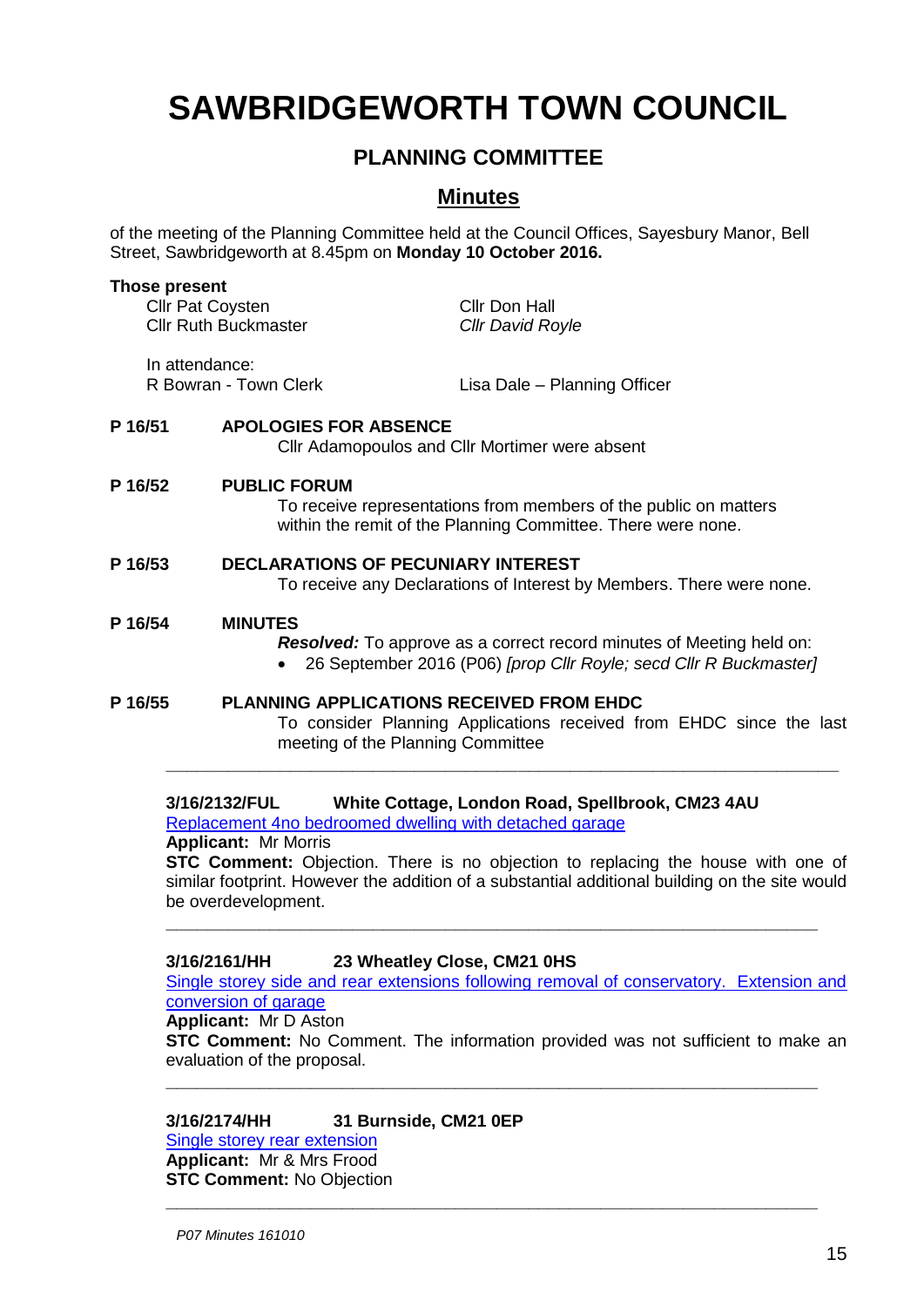#### **P 16/56 LATE PLANNING APPLICATIONS**

To deal with Planning Applications received from EHDC following the Publication of this Agenda and received before 7 October 2016

#### **3/16/1507/FUL The Ancient Raj, Knight Street, CM21**

Demolition of [restaurant and 3x garages. Erection of 2x 2 bed dwellings and 2x 3 bed](https://publicaccess.eastherts.gov.uk/online-applications/applicationDetails.do?activeTab=summary&keyVal=O68MOFGLJNH00)  [dwellings.](https://publicaccess.eastherts.gov.uk/online-applications/applicationDetails.do?activeTab=summary&keyVal=O68MOFGLJNH00) **Applicant:** AJ Wadhams & Co Ltd *STC Comment: No Objection.* 

**\_\_\_\_\_\_\_\_\_\_\_\_\_\_\_\_\_\_\_\_\_\_\_\_\_\_\_\_\_\_\_\_\_\_\_\_\_\_\_\_\_\_\_\_\_\_\_\_\_\_\_\_\_\_\_\_\_\_\_\_\_\_\_\_\_**

**\_\_\_\_\_\_\_\_\_\_\_\_\_\_\_\_\_\_\_\_\_\_\_\_\_\_\_\_\_\_\_\_\_\_\_\_\_\_\_\_\_\_\_\_\_\_\_\_\_\_\_\_\_\_\_\_\_\_\_\_\_\_\_\_\_**

**\_\_\_\_\_\_\_\_\_\_\_\_\_\_\_\_\_\_\_\_\_\_\_\_\_\_\_\_\_\_\_\_\_\_\_\_\_\_\_\_\_\_\_\_\_\_\_\_\_\_\_\_\_\_\_\_\_\_\_\_\_\_**

## **3/16/2218/HH 7 Hoestock Road, CM21 0DY**

[Rendering to front elevation. Amendment to 3/16/1550/HH](https://publicaccess.eastherts.gov.uk/online-applications/applicationDetails.do?activeTab=summary&keyVal=O8I3YVGLK8G00) **Applicant:** Mrs C McLewis *STC Comment: No objection*

#### **3/16/2192/HH 59 West Road, CM21 0BN**

[New access and drive to new double garage](https://publicaccess.eastherts.gov.uk/online-applications/applicationDetails.do?activeTab=summary&keyVal=OACV91GL00B00) **Applicant:** Mr J Betts *STC Comment: No objection*

#### **3/16/2193/OUT 59 West Road, CM21 0BN**

Outline [planning for 1x dwelling with parking and an enlarged access to highway](https://publicaccess.eastherts.gov.uk/online-applications/applicationDetails.do?activeTab=summary&keyVal=OACV91GL00B00) **Applicant:** Mr J Betts *STC Comment: Objection. Overdevelopment of site and intensification of traffic on an already congested road.*

**\_\_\_\_\_\_\_\_\_\_\_\_\_\_\_\_\_\_\_\_\_\_\_\_\_\_\_\_\_\_\_\_\_\_\_\_\_\_\_\_\_\_\_\_\_\_\_\_\_\_\_\_\_\_\_\_\_\_\_\_\_\_\_\_\_**

**\_\_\_\_\_\_\_\_\_\_\_\_\_\_\_\_\_\_\_\_\_\_\_\_\_\_\_\_\_\_\_\_\_\_\_\_\_\_\_\_\_\_\_\_\_\_\_\_\_\_\_\_\_\_\_\_\_\_\_\_\_\_\_\_\_**

#### **P 16/57 PLANNING DECISIONS MADE BY EHDC** To receive Planning Decisions from EHDC

**\_\_\_\_\_\_\_\_\_\_\_\_\_\_\_\_\_\_\_\_\_\_\_\_\_\_\_\_\_\_\_\_\_\_\_\_\_\_\_\_\_\_\_\_\_\_\_\_\_\_\_\_\_\_\_\_\_\_\_\_\_\_\_\_\_**

## **3/16/0989/FUL Willow Court, London Road**

[Change of use and conversion of existing integral garage to create a 1 bedroom](https://publicaccess.eastherts.gov.uk/online-applications/applicationDetails.do?activeTab=summary&keyVal=O68MOFGLJNH00)  [residential dwelling and associated external alterations](https://publicaccess.eastherts.gov.uk/online-applications/applicationDetails.do?activeTab=summary&keyVal=O68MOFGLJNH00) **Applicant:** Mr A Barham *STC Comment: Objection. Overdevelopment, loss of parking space*

**\_\_\_\_\_\_\_\_\_\_\_\_\_\_\_\_\_\_\_\_\_\_\_\_\_\_\_\_\_\_\_\_\_\_\_\_\_\_\_\_\_\_\_\_\_\_\_\_\_\_\_\_\_\_\_\_\_\_\_\_\_\_\_\_\_**

**\_\_\_\_\_\_\_\_\_\_\_\_\_\_\_\_\_\_\_\_\_\_\_\_\_\_\_\_\_\_\_\_\_\_\_\_\_\_\_\_\_\_\_\_\_\_\_\_\_\_\_\_\_\_\_\_\_\_\_\_\_\_\_\_\_**

*EHDC Decision: Granted*

#### **3/16/1339/FUL 19 Bell Street, CM21 9AR**

[Single storey rear extension](https://publicaccess.eastherts.gov.uk/online-applications/applicationDetails.do?activeTab=summary&keyVal=O8I3YVGLK8G00) **Applicant:** Dentistry 19 Ltd *STC Comment: No objection EHDC Decision: Granted*

#### **3/16/1623/LBC 29 Station Road, CM21 9JY**

[Single storey rear infill extension with felt or glass reinforced plastic roof materials](https://publicaccess.eastherts.gov.uk/online-applications/applicationDetails.do?activeTab=summary&keyVal=OACV91GL00B00) **Applicant:** Mr Colin Hardy *STC Comment: No objection*

*P07 Minutes 161010*